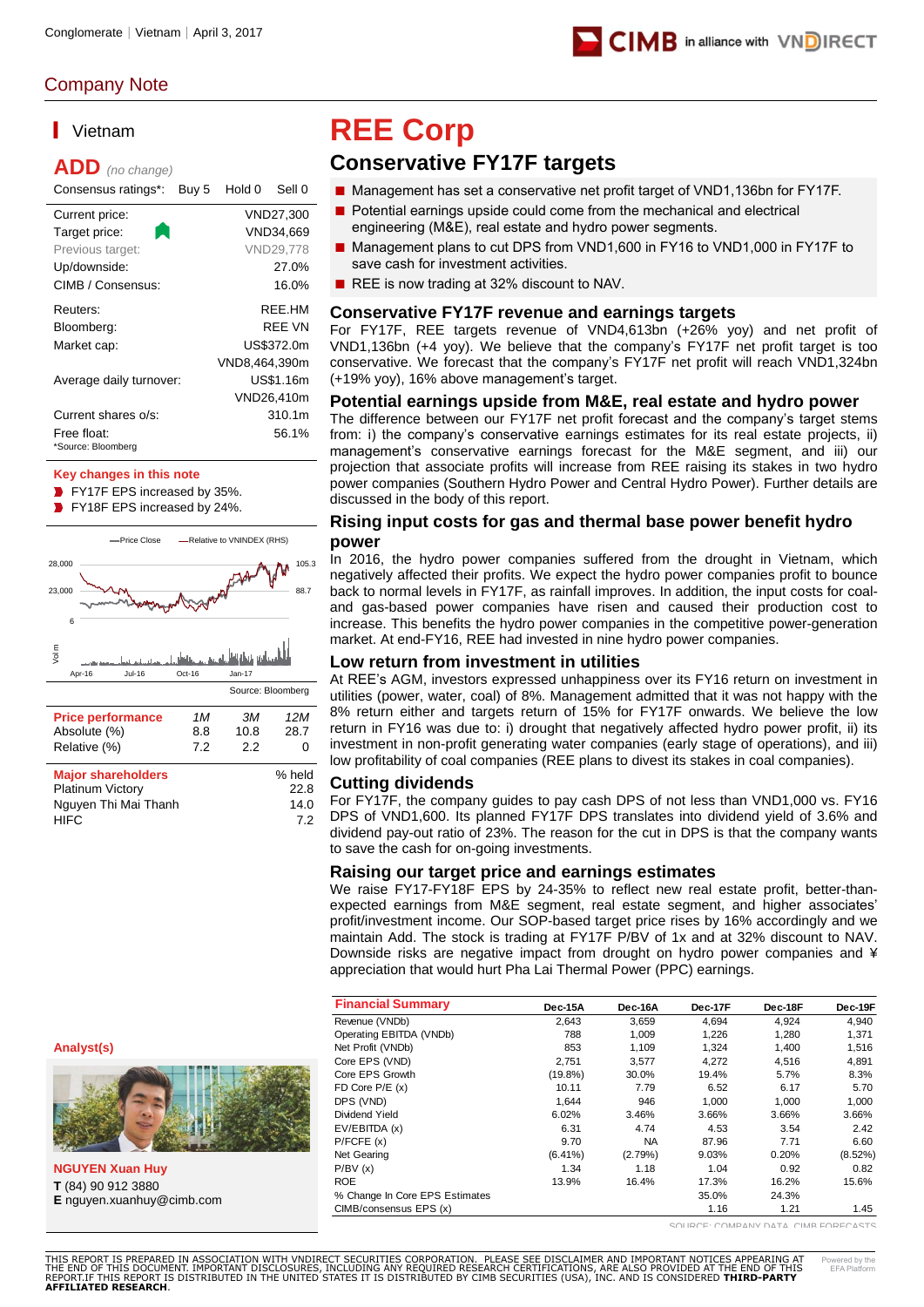

# **Conservative FY17F targets**

#### **Company sets modest FY17F targets**

For FY17F, management targets for REE to achieve revenue of VND4,613bn (+26% yoy), and net profit of VND1,136bn (+12% yoy). Breakdown of management's revenue and net profit targets, by business segment, is shown in Figure 1:

| <b>Figure 1: Company's FY17F targets</b> |       |             |            |                    |                                |            |
|------------------------------------------|-------|-------------|------------|--------------------|--------------------------------|------------|
| Revenue (VNDbn)                          |       |             |            | Net profit (VNDbn) |                                |            |
|                                          | FY16A | FY17 target | yoy growth | FY <sub>16</sub> A | FY17 target                    | yoy growth |
| M&E                                      | 1.739 | 2.000       | 15%        | 296                | 240                            | $-19%$     |
| Reetech                                  | 729   | 720         | $-1%$      | 32                 | 43                             | 34%        |
| Office building                          | 546   | 540         | $-1%$      | 276                | 276                            | 0%         |
| Real estate                              | 226   | 737         | 226%       | 121                | 142                            | 17%        |
| Power & water                            | 419   | 616         | 47%        | 288                | 435                            | 51%        |
| Total                                    | 3.659 | 4,613       | 26%        | 1.013              | 1.136                          | 12%        |
|                                          |       |             |            |                    | SOURCES: CIMB. COMPANY REPORTS |            |

- M&E segment: The company targets FY17F revenue growth of 15% yoy but expects net profit decline of 19% yoy. Management explained that M&E net profit in FY16 was high because the company booked earnings for projects that were completed a few years ago. The company also said that the FY16 net margin of 17% would be difficult to maintain and its long-term net margin target is only 10-12%.
- Real estate segment: The company targets FY17F revenue growth of 226% but projects modest net profit growth of 17%. Its FY17F net margin target is only 19% vs. 53% in FY16. Management admitted that REE's real estate subsidiary (VIID) was very conservative in setting its FY17F targets.
- The power segment: At end-FY16, REE had invested in Vinh Son Song Hinh Hydro Power (VSH), Southern Hydro Power (SHP) and Central Hydro Power (CHP). In late FY16, REE increased its stake in VSH to 21%, allowing it to book its share of VSH's earnings as profit from associate. REE's stakes in SHP and CHP are both below 20% currently. We believe REE will raise its ownership levels in these two companies above 20% to book profit from associates in FY17F. If REE does this, we estimate that its FY17F net profit will outperform its target by about 7%.

## **Raising FY17-18F earnings forecasts**

| M&E                                                                                                                                                                                                                                                                                                                                                                                                                                                                                                                                                                                                                                                                                                                                                                                                                                                                                                                                                                                                                                      | 1,739      | 2,000                                                                  | 15%                                                                   | 296        |                                         | 240        | -19%       |
|------------------------------------------------------------------------------------------------------------------------------------------------------------------------------------------------------------------------------------------------------------------------------------------------------------------------------------------------------------------------------------------------------------------------------------------------------------------------------------------------------------------------------------------------------------------------------------------------------------------------------------------------------------------------------------------------------------------------------------------------------------------------------------------------------------------------------------------------------------------------------------------------------------------------------------------------------------------------------------------------------------------------------------------|------------|------------------------------------------------------------------------|-----------------------------------------------------------------------|------------|-----------------------------------------|------------|------------|
|                                                                                                                                                                                                                                                                                                                                                                                                                                                                                                                                                                                                                                                                                                                                                                                                                                                                                                                                                                                                                                          |            |                                                                        |                                                                       |            |                                         |            |            |
| Reetech                                                                                                                                                                                                                                                                                                                                                                                                                                                                                                                                                                                                                                                                                                                                                                                                                                                                                                                                                                                                                                  | 729        | 720                                                                    | $-1%$                                                                 | 32         |                                         | 43         | 34%        |
| Office building                                                                                                                                                                                                                                                                                                                                                                                                                                                                                                                                                                                                                                                                                                                                                                                                                                                                                                                                                                                                                          | 546        | 540                                                                    | $-1%$                                                                 | 276<br>121 |                                         | 276        | 0%         |
| Real estate<br>Power & water                                                                                                                                                                                                                                                                                                                                                                                                                                                                                                                                                                                                                                                                                                                                                                                                                                                                                                                                                                                                             | 226<br>419 | 737<br>616                                                             | 226%<br>47%                                                           | 288        |                                         | 142<br>435 | 17%<br>51% |
| Total                                                                                                                                                                                                                                                                                                                                                                                                                                                                                                                                                                                                                                                                                                                                                                                                                                                                                                                                                                                                                                    | 3,659      | 4,613                                                                  | 26%                                                                   | 1,013      |                                         | 1,136      | 12%        |
|                                                                                                                                                                                                                                                                                                                                                                                                                                                                                                                                                                                                                                                                                                                                                                                                                                                                                                                                                                                                                                          |            |                                                                        |                                                                       |            | SOURCES: CIMB, COMPANY REPORTS          |            |            |
| M&E segment: The company targets FY17F revenue growth of 15% yoy bu<br>expects net profit decline of 19% yoy. Management explained that M&E ne<br>profit in FY16 was high because the company booked earnings for projects<br>that were completed a few years ago. The company also said that the FY16<br>net margin of 17% would be difficult to maintain and its long-term net margir<br>target is only 10-12%.<br>Real estate segment: The company targets FY17F revenue growth of 226%<br>but projects modest net profit growth of 17%. Its FY17F net margin target is<br>only 19% vs. 53% in FY16. Management admitted that REE's real estate<br>subsidiary (VIID) was very conservative in setting its FY17F targets.                                                                                                                                                                                                                                                                                                              |            | The power segment: At end-FY16, REE had invested in Vinh Son Song Hinh |                                                                       |            |                                         |            |            |
| Hydro Power (VSH), Southern Hydro Power (SHP) and Central Hydro Powe<br>(CHP). In late FY16, REE increased its stake in VSH to 21%, allowing it to<br>book its share of VSH's earnings as profit from associate. REE's stakes ir<br>SHP and CHP are both below 20% currently. We believe REE will raise its<br>ownership levels in these two companies above 20% to book profit from<br>associates in FY17F. If REE does this, we estimate that its FY17F net profi<br>will outperform its target by about 7%.<br>Raising FY17-18F earnings forecasts ><br>For FY17-18F, we increase our revenue forecast by 56-64% to reflect new<br>contribution from real estate projects (the company just shared details on its<br>real estate projects), and better-than-expected FY16 revenue from the M&E<br>segment. We increase our FY17-18F net profit forecasts by 24-35% to reflec<br>our higher estimates for revenue and profit from associates. Note that our FY17<br>net profit forecast assumes that the company can book SHP and CHP. |            |                                                                        |                                                                       |            |                                         |            |            |
|                                                                                                                                                                                                                                                                                                                                                                                                                                                                                                                                                                                                                                                                                                                                                                                                                                                                                                                                                                                                                                          |            |                                                                        | FY17F                                                                 |            |                                         | FY18F      |            |
| <b>Figure 2: Earnings revision (VND bn)</b>                                                                                                                                                                                                                                                                                                                                                                                                                                                                                                                                                                                                                                                                                                                                                                                                                                                                                                                                                                                              |            |                                                                        | Old forecast New forecast % change Old forecast New forecast % change |            |                                         |            |            |
| Revenue                                                                                                                                                                                                                                                                                                                                                                                                                                                                                                                                                                                                                                                                                                                                                                                                                                                                                                                                                                                                                                  |            | 2,866                                                                  | 4,694                                                                 | 64%        | 3,157                                   | 4,924      | 56%        |
| <b>Operating EBIT</b>                                                                                                                                                                                                                                                                                                                                                                                                                                                                                                                                                                                                                                                                                                                                                                                                                                                                                                                                                                                                                    |            | 774                                                                    | 1,092                                                                 | 41%        | 907                                     | 1,145      | 26%        |
| Profit from associates & investment                                                                                                                                                                                                                                                                                                                                                                                                                                                                                                                                                                                                                                                                                                                                                                                                                                                                                                                                                                                                      |            | 440                                                                    | 541                                                                   | 23%        | 480                                     | 590        | 23%        |
|                                                                                                                                                                                                                                                                                                                                                                                                                                                                                                                                                                                                                                                                                                                                                                                                                                                                                                                                                                                                                                          |            | 981                                                                    | 1,324                                                                 | 35%        | 1,126                                   | 1,400      |            |
| Net profit<br><b>EPS</b>                                                                                                                                                                                                                                                                                                                                                                                                                                                                                                                                                                                                                                                                                                                                                                                                                                                                                                                                                                                                                 |            | 3,165                                                                  | 4,272                                                                 | 35%        | 3,632<br>SOURCES: CIMB, COMPANY REPORTS | 4,516      | 24%<br>24% |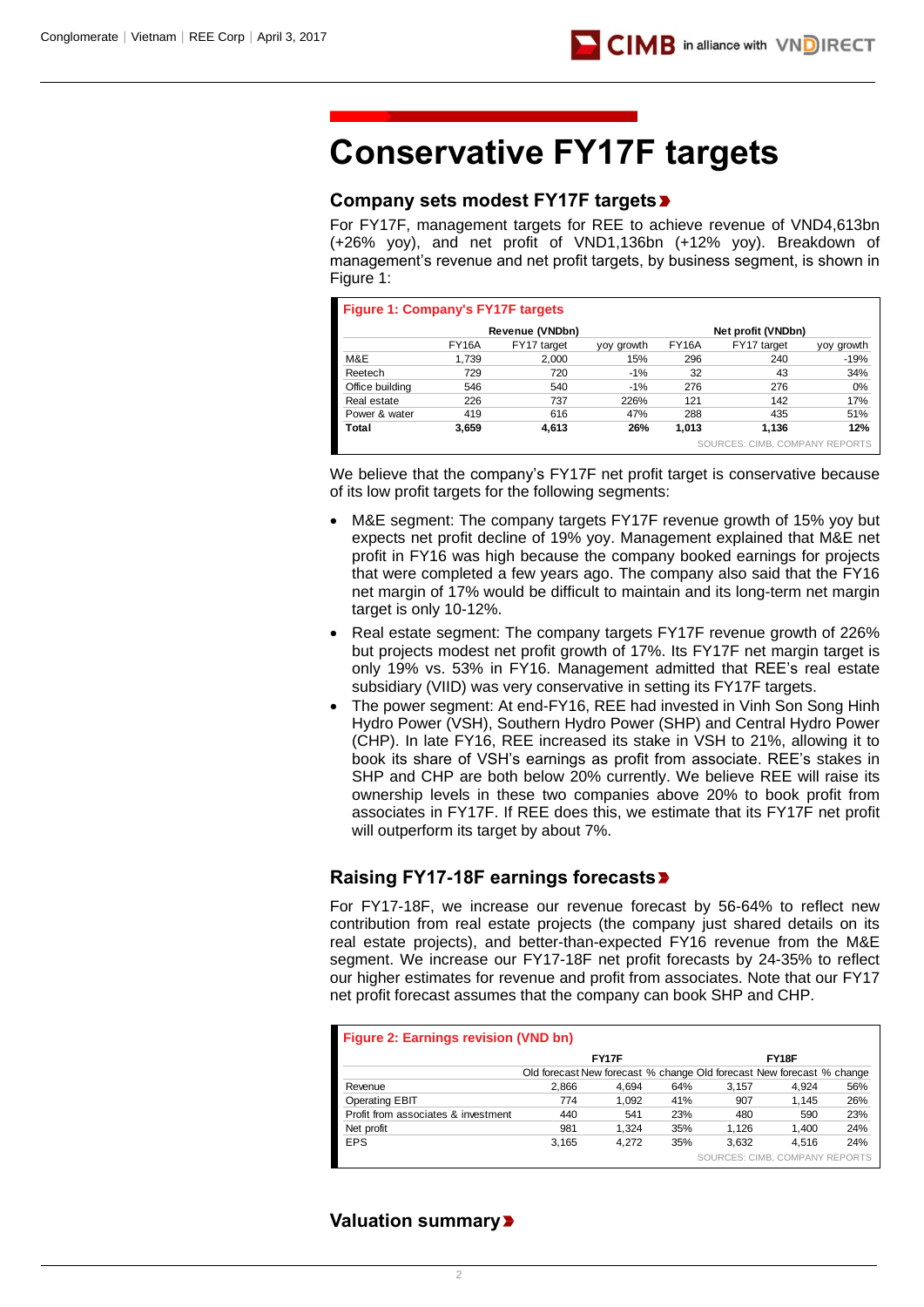

| <b>Figure 3: Valuation summary</b> |                               |                                |
|------------------------------------|-------------------------------|--------------------------------|
| ltem                               | Method                        | <b>VNDbn</b>                   |
| M&E value                          | P/E (FY17F target P/E of 10x) | 2.960                          |
| Reetech                            | P/E (FY17F target P/E of 6x)  | 257                            |
| Real estate investment             | DCF (17% COE, 16% WACC)       | 2.524                          |
| Portfolio investment               | Market value & book value     | 6.483                          |
| <b>Total SOTP</b>                  |                               | 12,225                         |
| Debt                               |                               | 1.494                          |
| Minority interest                  |                               | 565                            |
| Cash                               |                               | 583                            |
| Equity value                       |                               | 10.749                         |
| Share outstanding                  |                               | 310,050,926                    |
| <b>SOTP</b> valuation              |                               | 34.669                         |
|                                    |                               | SOURCES: CIMB. COMPANY REPORTS |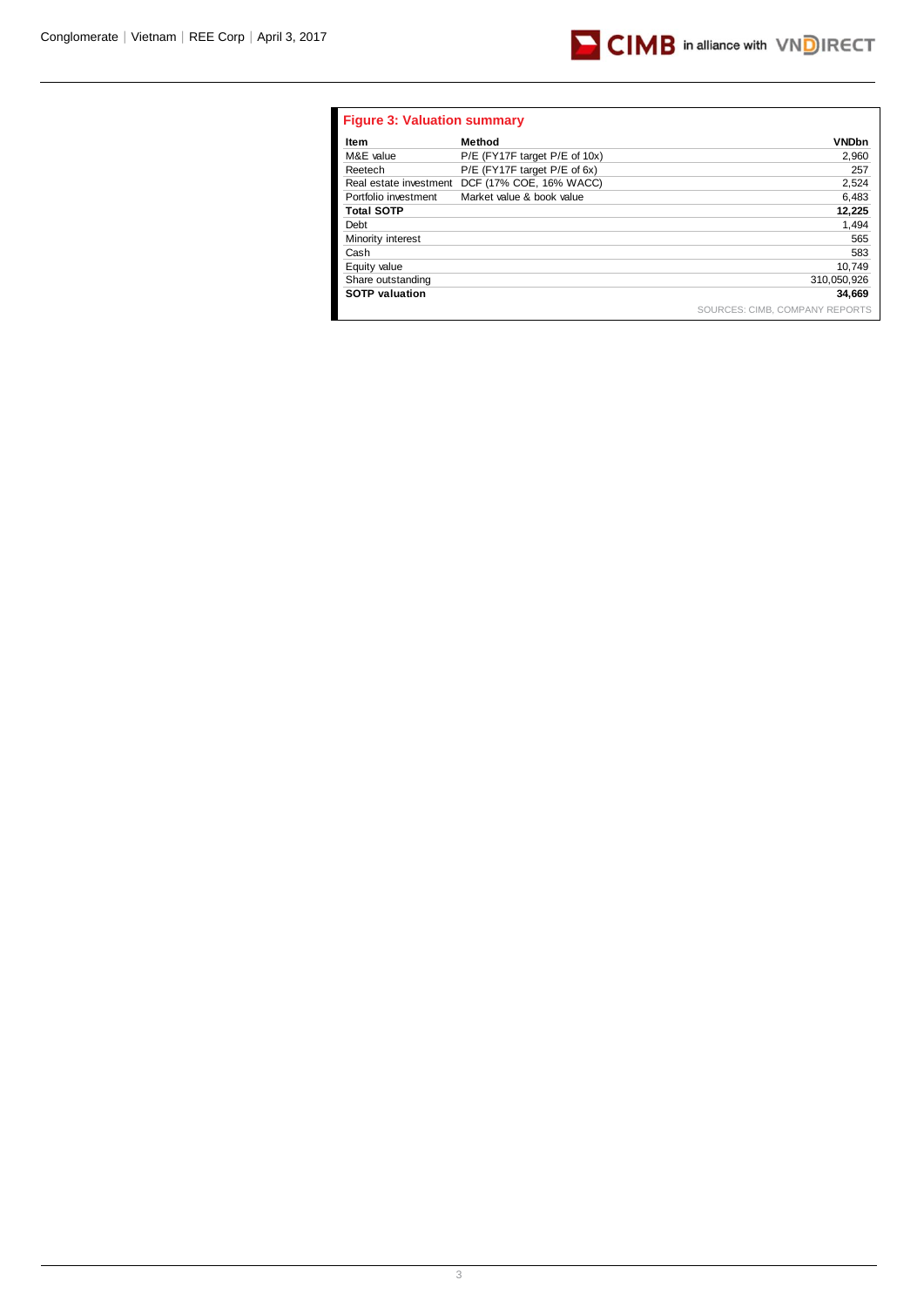

## **BY THE NUMBERS**



#### **Profit & Loss**

| (VNDb)                                    | Dec-15A | Dec-16A | Dec-17F | Dec-18F | Dec-19F |
|-------------------------------------------|---------|---------|---------|---------|---------|
| <b>Total Net Revenues</b>                 | 2,643   | 3,659   | 4,694   | 4,924   | 4,940   |
| <b>Gross Profit</b>                       | 1,024   | 1,312   | 1,625   | 1,699   | 1,792   |
| <b>Operating EBITDA</b>                   | 788     | 1,009   | 1,226   | 1,280   | 1,371   |
| Depreciation And Amortisation             | (133)   | (136)   | (134)   | (135)   | (135)   |
| <b>Operating EBIT</b>                     | 655     | 872     | 1,092   | 1,145   | 1,236   |
| Financial Income/(Expense)                | (5)     | 33      | (37)    | (43)    | (22)    |
| Pretax Income/(Loss) from Assoc.          | 37      | (105)   | 271     | 295     | 307     |
| Non-Operating Income/(Expense)            | 359     | 591     | 271     | 295     | 307     |
| Profit Before Tax (pre-EI)                | 1,046   | 1,392   | 1,597   | 1,692   | 1,828   |
| <b>Exceptional Items</b>                  |         |         |         |         |         |
| <b>Pre-tax Profit</b>                     | 1,046   | 1,392   | 1,597   | 1,692   | 1,828   |
| Taxation                                  | (158)   | (202)   | (232)   | (246)   | (266)   |
| Exceptional Income - post-tax             |         |         |         |         |         |
| <b>Profit After Tax</b>                   | 888     | 1,190   | 1,365   | 1,446   | 1,563   |
| Minority Interests                        | (35)    | (80)    | (40)    | (46)    | (46)    |
| <b>Preferred Dividends</b>                |         |         |         |         |         |
| FX Gain/(Loss) - post tax                 |         |         |         |         |         |
| Other Adjustments - post-tax              |         |         |         |         |         |
| <b>Net Profit</b>                         | 853     | 1,109   | 1,324   | 1,400   | 1,516   |
| <b>Recurring Net Profit</b>               | 853     | 1,109   | 1,324   | 1,400   | 1,516   |
| <b>Fully Diluted Recurring Net Profit</b> | 853     | 1,109   | 1,324   | 1,400   | 1,516   |

### **Cash Flow**

| (VNDb)                           | Dec-15A | Dec-16A    | Dec-17F    | Dec-18F | Dec-19F |
|----------------------------------|---------|------------|------------|---------|---------|
| <b>EBITDA</b>                    | 787.7   | 1,008.6    | 1,226.0    | 1,279.9 | 1,371.0 |
| Cash Flow from Invt. & Assoc.    |         |            |            |         |         |
| Change In Working Capital        | 268.2   | (369.1)    | (408.2)    | (90.9)  | (6.0)   |
| (Incr)/Decr in Total Provisions  |         |            |            |         |         |
| Other Non-Cash (Income)/Expense  |         |            |            |         |         |
| <b>Other Operating Cashflow</b>  | (61.1)  | 263.0      | 750.0      | 0.0     | 0.0     |
| Net Interest (Paid)/Received     | 2.0     | 486.7      | (36.8)     | (42.5)  | (22.0)  |
| <b>Tax Paid</b>                  | (153.9) | (173.8)    | (231.9)    | (245.8) | (265.6) |
| <b>Cashflow From Operations</b>  | 842.9   | 1,215.4    | 1,299.1    | 900.6   | 1,077.3 |
| Capex                            | (326.5) | (304.3)    | (1, 451.7) | (54.5)  | (55.8)  |
| Disposals Of FAs/subsidiaries    | 3.7     |            |            |         |         |
| Acq. Of Subsidiaries/investments |         | (1, 569.4) |            |         |         |
| <b>Other Investing Cashflow</b>  | 81.3    |            | 270.7      | 294.8   | 307.3   |
| Cash Flow From Investing         | (241.4) | (1,873.7)  | (1, 180.9) | 240.2   | 251.4   |
| Debt Raised/(repaid)             | 288.4   | 503.7      | (20.0)     | (20.0)  | (20.0)  |
| Proceeds From Issue Of Shares    |         |            |            |         |         |
| <b>Shares Repurchased</b>        |         | (11.7)     |            |         |         |
| Dividends Paid                   | (509.8) | (293.2)    | (372.1)    | (372.1) | (372.1) |
| <b>Preferred Dividends</b>       |         |            |            |         |         |
| <b>Other Financing Cashflow</b>  | 1.0     |            |            |         |         |
| Cash Flow From Financing         | (220.4) | 198.8      | (392.1)    | (392.1) | (392.1) |
| <b>Total Cash Generated</b>      | 381.1   | (459.5)    | (273.9)    | 748.8   | 936.7   |
| <b>Free Cashflow To Equity</b>   | 889.9   | (154.5)    | 98.2       | 1,120.9 | 1,308.7 |
| <b>Free Cashflow To Firm</b>     | 668.0   | (596.7)    | 204.3      | 1,225.8 | 1,426.8 |

SOURCE: CIMB RESEARCH, COMPANY DATA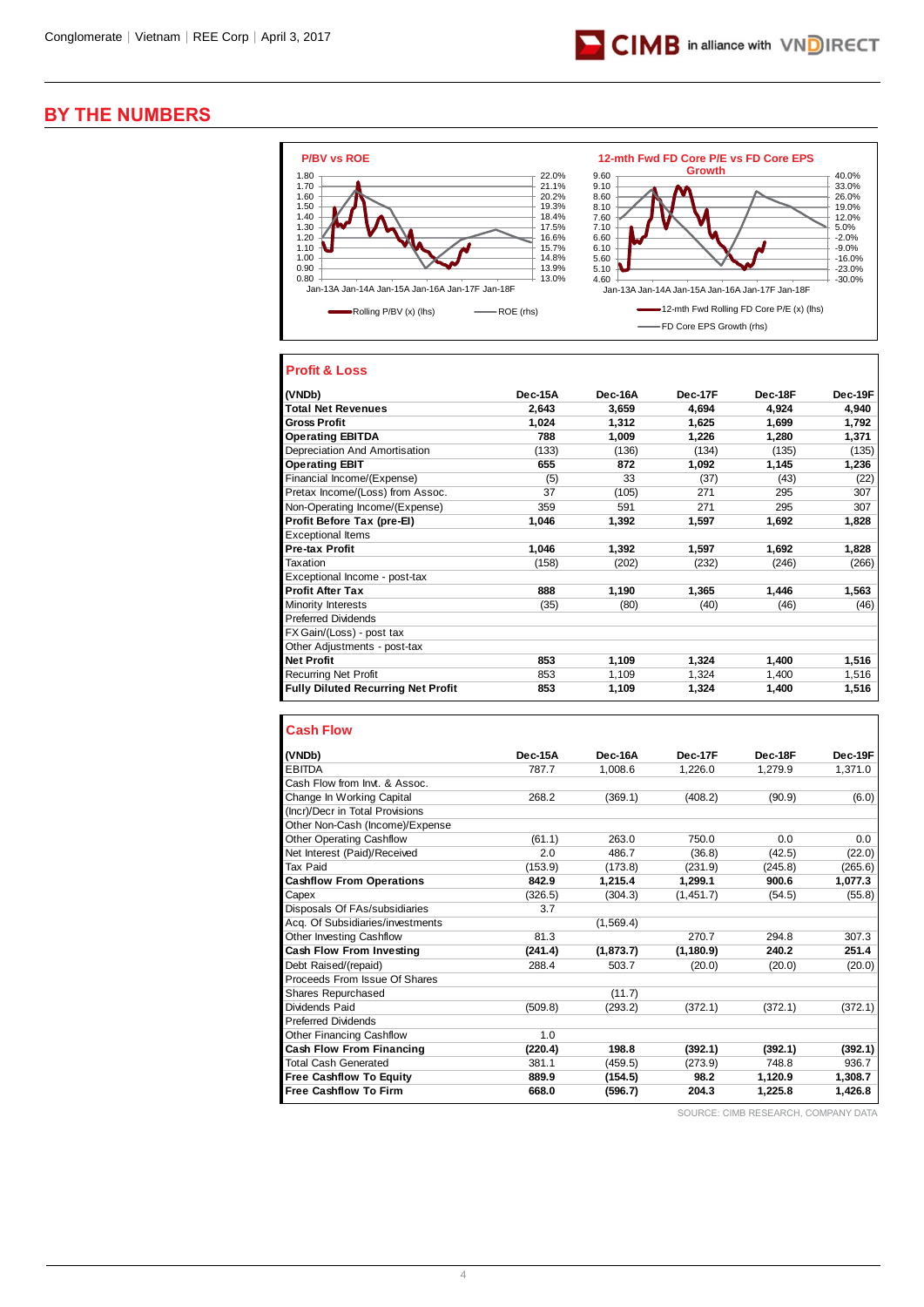# **BY THE NUMBERS…** cont'd

| <b>Balance Sheet</b>                       |         |          |          |          |         |
|--------------------------------------------|---------|----------|----------|----------|---------|
| (VNDb)                                     | Dec-15A | Dec-16A  | Dec-17F  | Dec-18F  | Dec-19F |
| <b>Total Cash And Equivalents</b>          | 1.420   | 1.709    | 685      | 1.434    | 2.371   |
| <b>Total Debtors</b>                       | 752     | 620      | 796      | 835      | 837     |
| Inventories                                | 547     | 1.230    | 1.578    | 1.656    | 1.661   |
| <b>Total Other Current Assets</b>          | 1.029   | 544      | 544      | 544      | 544     |
| <b>Total Current Assets</b>                | 3.747   | 4.104    | 3.604    | 4.469    | 5,413   |
| <b>Fixed Assets</b>                        | 800     | 529      | 1.965    | 1.965    | 1.966   |
| <b>Total Investments</b>                   | 4.954   | 6.067    | 6,219    | 6.434    | 6,661   |
| <b>Intangible Assets</b>                   | 0       | $\Omega$ | $\Omega$ | $\Omega$ | 0       |
| <b>Total Other Non-Current Assets</b>      | 108     | 715      | 715      | 715      | 715     |
| <b>Total Non-current Assets</b>            | 5,862   | 7,311    | 8.899    | 9,114    | 9,341   |
| Short-term Debt                            | 430     | 594      | 584      | 574      | 564     |
| Current Portion of Long-Term Debt          |         |          |          |          |         |
| <b>Total Creditors</b>                     | 225     | 407      | 522      | 548      | 550     |
| <b>Other Current Liabilities</b>           | 1.571   | 1.602    | 1.602    | 1.602    | 1.602   |
| <b>Total Current Liabilities</b>           | 2,226   | 2,603    | 2,708    | 2,724    | 2,716   |
| <b>Total Long-term Debt</b>                | 561     | 899      | 889      | 879      | 869     |
| Hybrid Debt - Debt Component               |         |          |          |          |         |
| <b>Total Other Non-Current Liabilities</b> | 139     | 175      | 175      | 175      | 175     |
| <b>Total Non-current Liabilities</b>       | 700     | 1.074    | 1.064    | 1.054    | 1,044   |
| <b>Total Provisions</b>                    | 0       | $\Omega$ | $\Omega$ | $\Omega$ | 0       |
| <b>Total Liabilities</b>                   | 2.926   | 3.678    | 3.773    | 3.778    | 3.760   |
| Shareholders' Equity                       | 6,334   | 7,172    | 8,125    | 9.153    | 10,297  |
| Minority Interests                         | 349     | 565      | 605      | 652      | 698     |
| <b>Total Equity</b>                        | 6,683   | 7.737    | 8.730    | 9.804    | 10,995  |

#### **Key Ratios**

|                                  | Dec-15A | Dec-16A | Dec-17F | Dec-18F | Dec-19F |
|----------------------------------|---------|---------|---------|---------|---------|
| Revenue Growth                   | 0.5%    | 38.4%   | 28.3%   | 4.9%    | 0.3%    |
| Operating EBITDA Growth          | 15.3%   | 28.1%   | 21.6%   | 4.4%    | 7.1%    |
| Operating EBITDA Margin          | 29.8%   | 27.6%   | 26.1%   | 26.0%   | 27.8%   |
| Net Cash Per Share (VND)         | 1.383   | 695     | (2,543) | (63)    | 3.022   |
| BVPS (VND)                       | 20.429  | 23,132  | 26,204  | 29,520  | 33,210  |
| Gross Interest Cover             | 8.86    | 14.50   | 12.68   | 13.49   | 12.60   |
| <b>Effective Tax Rate</b>        | 15.1%   | 14.5%   | 14.5%   | 14.5%   | 14.5%   |
| Net Dividend Payout Ratio        | 59.8%   | 26.4%   | 28.1%   | 26.6%   | 24.5%   |
| <b>Accounts Receivables Days</b> | 97.66   | 68.62   | 55.05   | 60.42   | 61.77   |
| <b>Inventory Days</b>            | 129.1   | 138.6   | 167.0   | 183.0   | 192.3   |
| <b>Accounts Payables Days</b>    | 47.40   | 49.24   | 55.26   | 60.54   | 63.63   |
| <b>ROIC</b> (%)                  | 48.0%   | 60.6%   | 67.0%   | 33.0%   | 34.7%   |
| ROCE (%)                         | 14.4%   | 16.2%   | 14.5%   | 13.8%   | 13.7%   |
| Return On Average Assets         | 9.9%    | 11.0%   | 11.7%   | 11.4%   | 11.2%   |

#### **Key Drivers**

|                                      | Dec-15A | Dec-16A | Dec-17F | Dec-18F | Dec-19F |
|--------------------------------------|---------|---------|---------|---------|---------|
| Rev. growth (%, main biz.)           | 0.5%    | 38.4%   | 28.3%   | 4.9%    | 0.3%    |
| EBITDA mgns (%, main biz.)           | 29.8%   | 27.6%   | 26.1%   | 26.0%   | 27.8%   |
| Rev. as % of total (main biz.)       | N/A     | N/A     | N/A     | N/A     | N/A     |
| EBITDA as % of total (main biz.)     | N/A     | N/A     | N/A     | N/A     | N/A     |
| Rev. growth (%, 2ndary biz.)         | N/A     | N/A     | N/A     | N/A     | N/A     |
| EBITDA mgns (%, 2ndary biz.)         | N/A     | N/A     | N/A     | N/A     | N/A     |
| Rev. as % of total (2ndary biz.)     | N/A     | N/A     | N/A     | N/A     | N/A     |
| EBITDA as % of total (2ndary biz.)   | N/A     | N/A     | N/A     | N/A     | N/A     |
| Rev. growth (%, tertiary biz.)       | N/A     | N/A     | N/A     | N/A     | N/A     |
| EBITDA mgns (%, tertiary biz.)       | N/A     | N/A     | N/A     | N/A     | N/A     |
| Rev.as % of total (tertiary biz.)    | N/A     | N/A     | N/A     | N/A     | N/A     |
| EBITDA as % of total (tertiary biz.) | N/A     | N/A     | N/A     | N/A     | N/A     |

SOURCE: CIMB RESEARCH, COMPANY DATA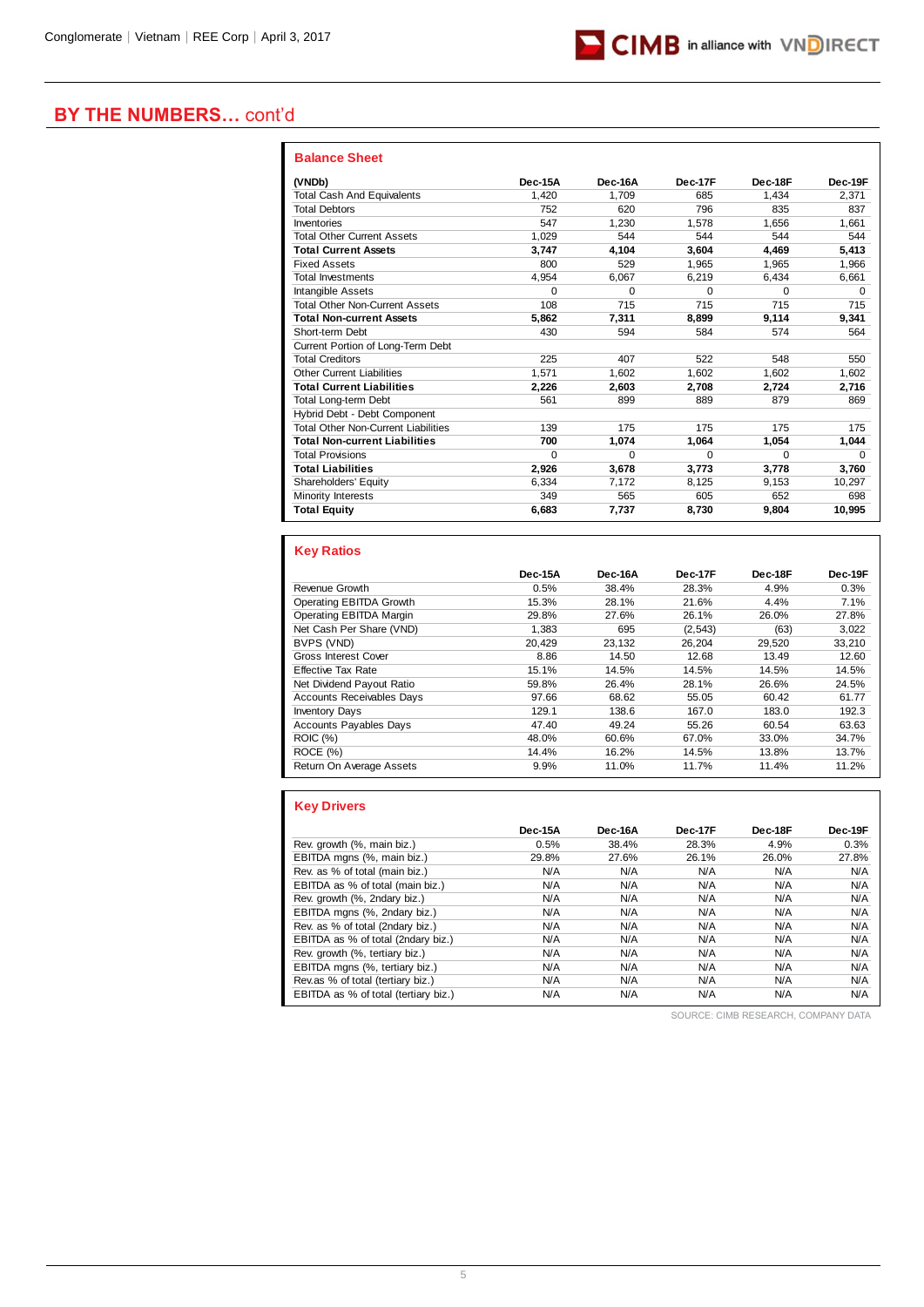

#### **DISCLAIMER** #01

The content of this report (including the views and opinions expressed therein, and the information comprised therein) has been prepared by and belongs to CIMB and is distributed by CIMB.

This report is not directed to, or intended for distribution to or use by, any person or entity who is a citizen or resident of or located in any locality, state, country or other jurisdiction where such distribution, publication, availability or use would be contrary to law or regulation.

By accepting this report, the recipient hereof represents and warrants that he is entitled to receive such report in accordance with the restrictions set forth below and agrees to be bound by the limitations contained herein (including the "Restrictions on Distributions" set out below). Any failure to comply with these limitations may constitute a violation of law. This publication is being supplied to you strictly on the basis that it will remain confidential. No part of this report may be (i) copied, photocopied, duplicated, stored or reproduced in any form by any means or (ii) redistributed or passed on, directly or indirectly, to any other person in whole or in part, for any purpose without the prior written consent of CIMB. The information contained in this research report is prepared from data believed to be correct and reliable at the time of issue of this report. CIMB may or may not issue regular reports on the subject matter of this report at any frequency and may cease to do so or change the periodicity of reports at any time. CIMB is under no obligation to update this report in the event of a material change to the information contained in this report. CIMB has no, and will not accept any, obligation to (i) check or ensure that the contents of this report remain current, reliable or relevant, (ii) ensure that the content of this report constitutes all the information a prospective investor may require, (iii) ensure the adequacy, accuracy, completeness, reliability or fairness of any views, opinions and information, and accordingly, CIMB, or any of their respective affiliates, or its related persons (and their respective directors, associates, connected persons and/or employees) shall not be liable in any manner whatsoever for any consequences (including but not limited to any direct, indirect or consequential losses, loss of profits and damages) of any reliance thereon or usage thereof. In particular, CIMB disclaims all responsibility and liability for the views and opinions set out in this report.

Unless otherwise specified, this report is based upon sources which CIMB considers to be reasonable. Such sources will, unless otherwise specified, for market data, be market data and prices available from the main stock exchange or market where the relevant security is listed, or, where appropriate, any other market. Information on the accounts and business of company(ies) will generally be based on published statements of the company(ies), information disseminated by regulatory information services, other publicly available information and information resulting from our research.

Whilst every effort is made to ensure that statements of facts made in this report are accurate, all estimates, projections, forecasts, expressions of opinion and other subjective judgments contained in this report are based on assumptions considered to be reasonable as of the date of the document in which they are contained and must not be construed as a representation that the matters referred to therein will occur. Past performance is not a reliable indicator of future performance. The value of investments may go down as well as up and those investing may, depending on the investments in question, lose more than the initial investment. No report shall constitute an offer or an invitation by or on behalf of CIMB or its affiliates to any person to buy or sell any investments.

CIMB, its affiliates and related companies, their directors, associates, connected parties and/or employees may own or have positions in securities of the company(ies) covered in this research report or any securities related thereto and may from time to time add to or dispose of, or may be materially interested in, any such securities. Further, CIMB, its affiliates and its related companies do and seek to do business with the company(ies) covered in this research report and may from time to time act as market maker or have assumed an underwriting commitment in securities of such company(ies), may sell them to or buy them from customers on a principal basis and may also perform or seek to perform significant investment banking, advisory, underwriting or placement services for or relating to such company(ies) as well as solicit such investment, advisory or other services from any entity mentioned in this report.

CIMB or its affiliates may enter into an agreement with the company(ies) covered in this report relating to the production of research reports. CIMB may disclose the contents of this report to the company(ies) covered by it and may have amended the contents of this report following such disclosure.

The analyst responsible for the production of this report hereby certifies that the views expressed herein accurately and exclusively reflect his or her personal views and opinions about any and all of the issuers or securities analysed in this report and were prepared independently and autonomously. No part of the compensation of the analyst(s) was, is, or will be directly or indirectly related to the inclusion of specific recommendations(s) or view(s) in this report. CIMB prohibits the analyst(s) who prepared this research report from receiving any compensation, incentive or bonus based on specific investment banking transactions or for providing a specific recommendation for, or view of, a particular company. Information barriers and other arrangements may be established where necessary to prevent conflicts of interests arising. However, the analyst(s) may receive compensation that is based on his/their coverage of company(ies) in the performance of his/their duties or the performance of his/their recommendations and the research personnel involved in the preparation of this report may also participate in the solicitation of the businesses as described above. In reviewing this research report, an investor should be aware that any or all of the foregoing, among other things, may give rise to real or potential conflicts of interest. Additional information is, subject to the duties of confidentiality, available on request.

Reports relating to a specific geographical area are produced by the corresponding CIMB entity as listed in the table below. The term "CIMB" shall denote, where appropriate, the relevant entity distributing or disseminating the report in the particular jurisdiction referenced below, or, in every other case, CIMB Group Holdings Berhad ("**CIMBGH**") and its affiliates, subsidiaries and related companies.

| Country     | <b>CIMB Entity</b>                      | <b>Regulated by</b>                                             |
|-------------|-----------------------------------------|-----------------------------------------------------------------|
| Hong Kong   | <b>CIMB Securities Limited</b>          | Securities and Futures Commission Hong Kong                     |
| India       | CIMB Securities (India) Private Limited | Securities and Exchange Board of India (SEBI)                   |
| Indonesia   | PT CIMB Securities Indonesia            | Financial Services Authority of Indonesia                       |
| Malaysia    | CIMB Investment Bank Berhad             | Securities Commission Malaysia                                  |
| Singapore   | CIMB Research Pte. Ltd.                 | Monetary Authority of Singapore                                 |
| South Korea | CIMB Securities Limited, Korea Branch   | Financial Services Commission and Financial Supervisory Service |
| Taiwan      | CIMB Securities Limited, Taiwan Branch  | <b>Financial Supervisory Commission</b>                         |
| Thailand    | CIMB Securities (Thailand) Co. Ltd.     | Securities and Exchange Commission Thailand                     |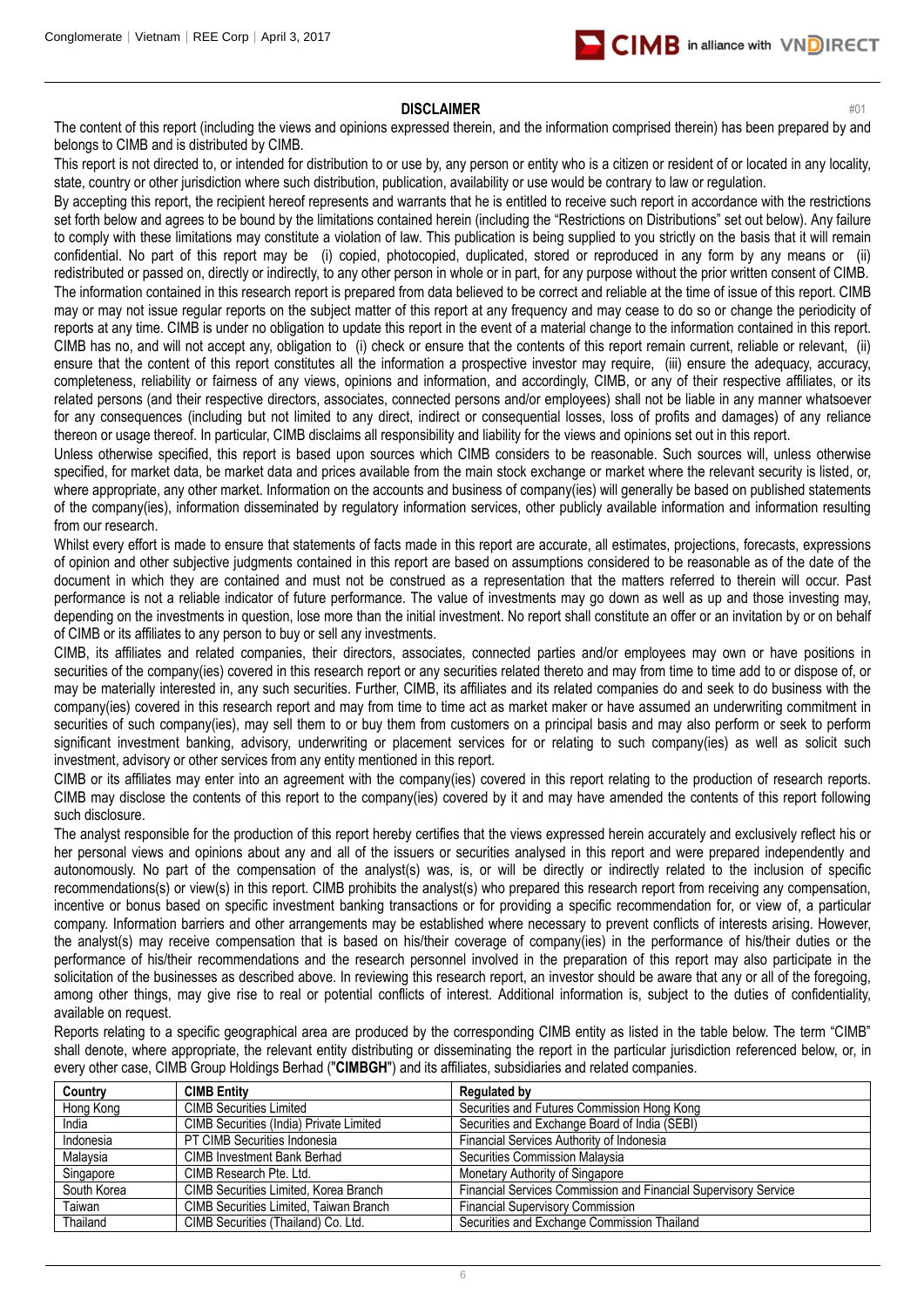

(i) As of March 31, 2017 CIMB has a proprietary position in the securities (which may include but not limited to shares, warrants, call warrants and/or any other derivatives) in the following company or companies covered or recommended in this report:

(a) -

(ii) As of April 3, 2017, the analyst(s) who prepared this report, and the associate(s), has / have an interest in the securities (which may include but not limited to shares, warrants, call warrants and/or any other derivatives) in the following company or companies covered or recommended in this report:

(a) -

This report does not purport to contain all the information that a prospective investor may require. CIMB or any of its affiliates does not make any guarantee, representation or warranty, express or implied, as to the adequacy, accuracy, completeness, reliability or fairness of any such information and opinion contained in this report. Neither CIMB nor any of its affiliates nor its related persons shall be liable in any manner whatsoever for any consequences (including but not limited to any direct, indirect or consequential losses, loss of profits and damages) of any reliance thereon or usage thereof.

This report is general in nature and has been prepared for information purposes only. It is intended for circulation amongst CIMB and its affiliates' clients generally and does not have regard to the specific investment objectives, financial situation and the particular needs of any specific person who may receive this report. The information and opinions in this report are not and should not be construed or considered as an offer, recommendation or solicitation to buy or sell the subject securities, related investments or other financial instruments or any derivative instrument, or any rights pertaining thereto.

Investors are advised to make their own independent evaluation of the information contained in this research report, consider their own individual investment objectives, financial situation and particular needs and consult their own professional and financial advisers as to the legal, business, financial, tax and other aspects before participating in any transaction in respect of the securities of company(ies) covered in this research report. The securities of such company(ies) may not be eligible for sale in all jurisdictions or to all categories of investors.

**Australia:** Despite anything in this report to the contrary, this research is provided in Australia by CIMB Securities (Singapore) Pte. Ltd. and CIMB Securities Limited. This research is only available in Australia to persons who are "wholesale clients" (within the meaning of the Corporations Act 2001 (Cth) and is supplied solely for the use of such wholesale clients and shall not be distributed or passed on to any other person. You represent and warrant that if you are in Australia, you are a "wholesale client". This research is of a general nature only and has been prepared without taking into account the objectives, financial situation or needs of the individual recipient. CIMB Securities (Singapore) Pte. Ltd. and CIMB Securities Limited do not hold, and are not required to hold an Australian financial services licence. CIMB Securities (Singapore) Pte. Ltd. and CIMB Securities Limited rely on "passporting" exemptions for entities appropriately licensed by the Monetary Authority of Singapore (under ASIC Class Order 03/1102) and the Securities and Futures Commission in Hong Kong (under ASIC Class Order 03/1103).

**Canada:** This research report has not been prepared in accordance with the disclosure requirements of Dealer Member Rule 3400 – Research Restrictions and Disclosure Requirements of the Investment Industry Regulatory Organization of Canada. For any research report distributed by CIBC, further disclosures related to CIBC conflicts of interest can be found at https://researchcentral.cibcwm.com .

**China:** For the purpose of this report, the People's Republic of China ("PRC") does not include the Hong Kong Special Administrative Region, the Macau Special Administrative Region or Taiwan. The distributor of this report has not been approved or licensed by the China Securities Regulatory Commission or any other relevant regulatory authority or governmental agency in the PRC. This report contains only marketing information. The distribution of this report is not an offer to buy or sell to any person within or outside PRC or a solicitation to any person within or outside of PRC to buy or sell any instruments described herein. This report is being issued outside the PRC to a limited number of institutional investors and may not be provided to any person other than the original recipient and may not be reproduced or used for any other purpose.

**France:** Only qualified investors within the meaning of French law shall have access to this report. This report shall not be considered as an offer to subscribe to, or used in connection with, any offer for subscription or sale or marketing or direct or indirect distribution of financial instruments and it is not intended as a solicitation for the purchase of any financial instrument.

**Germany:** This report is only directed at persons who are professional investors as defined in sec 31a(2) of the German Securities Trading Act (WpHG). This publication constitutes research of a non-binding nature on the market situation and the investment instruments cited here at the time of the publication of the information.

The current prices/yields in this issue are based upon closing prices from Bloomberg as of the day preceding publication. Please note that neither the German Federal Financial Supervisory Agency (BaFin), nor any other supervisory authority exercises any control over the content of this report.

**Hong Kong:** This report is issued and distributed in Hong Kong by CIMB Securities Limited ("CHK") which is licensed in Hong Kong by the Securities and Futures Commission for Type 1 (dealing in securities), Type 4 (advising on securities) and Type 6 (advising on corporate finance) activities. Any investors wishing to purchase or otherwise deal in the securities covered in this report should contact the Head of Sales at CIMB Securities Limited. The views and opinions in this research report are our own as of the date hereof and are subject to change. If the Financial Services and Markets Act of the United Kingdom or the rules of the Financial Conduct Authority apply to a recipient, our obligations owed to such recipient therein are unaffected. CHK has no obligation to update its opinion or the information in this research report.

This publication is strictly confidential and is for private circulation only to clients of CHK.

CIMB Securities Limited does not make a market on other securities mentioned in the report.

**India:** This report is issued and distributed in India by CIMB Securities (India) Private Limited ("CIMB India") which is registered with the National Stock Exchange of India Limited and BSE Limited as a trading and clearing member under the Securities and Exchange Board of India (Stock Brokers and Sub-Brokers) Regulations, 1992. In accordance with the provisions of Regulation 4(g) of the Securities and Exchange Board of India (Investment Advisers) Regulations, 2013, CIMB India is not required to seek registration with the Securities and Exchange Board of India ("SEBI") as an Investment Adviser. CIMB India is registered with SEBI as a Research Analyst pursuant to the SEBI (Research Analysts) Regulations, 2014 ("Regulations").

This report does not take into account the particular investment objectives, financial situations, or needs of the recipients. It is not intended for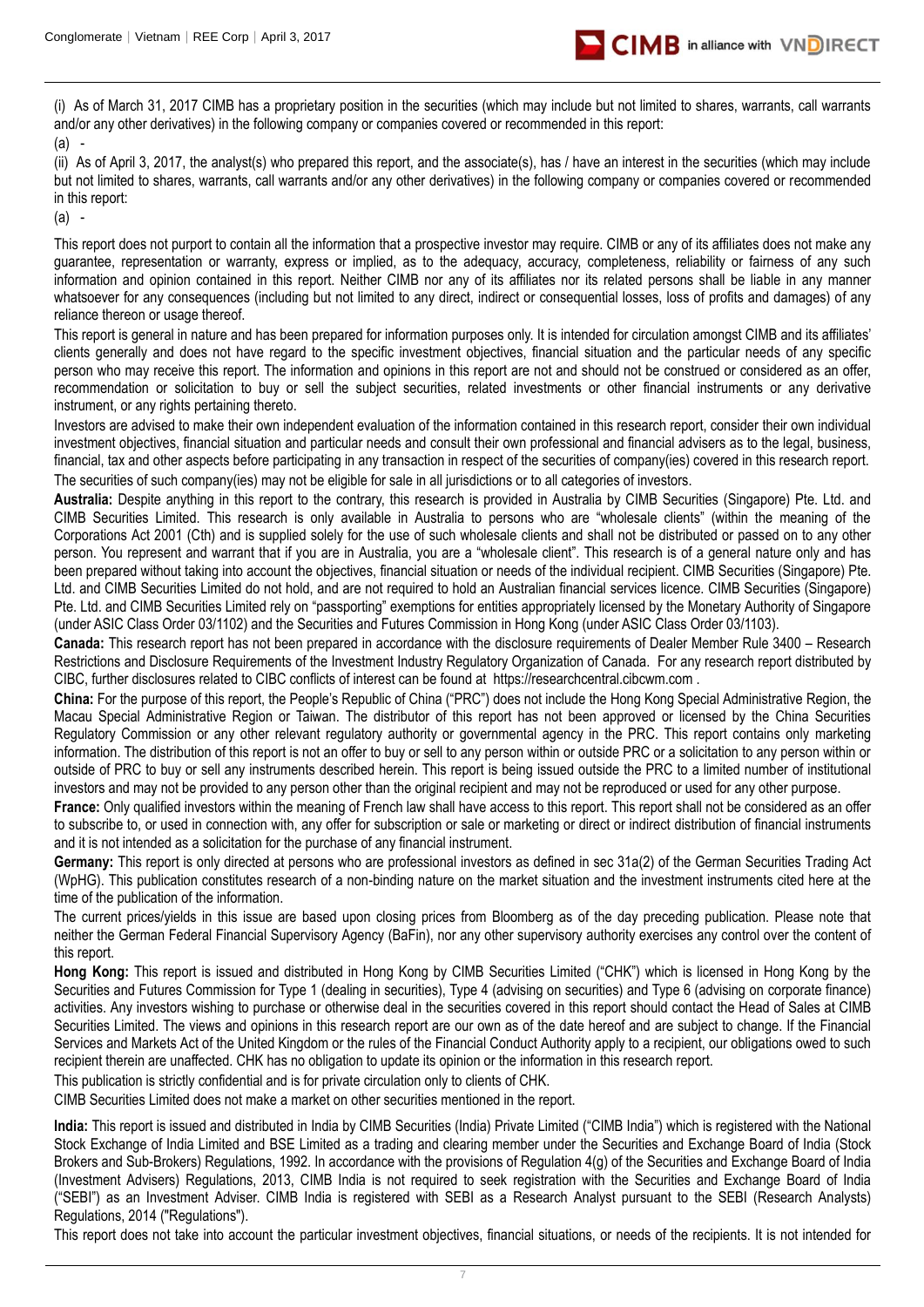

and does not deal with prohibitions on investment due to law/jurisdiction issues etc. which may exist for certain persons/entities. Recipients should rely on their own investigations and take their own professional advice before investment.

The report is not a "prospectus" as defined under Indian Law, including the Companies Act, 2013, and is not, and shall not be, approved by, or filed or registered with, any Indian regulator, including any Registrar of Companies in India, SEBI, any Indian stock exchange, or the Reserve Bank of India. No offer, or invitation to offer, or solicitation of subscription with respect to any such securities listed or proposed to be listed in India is being made, or intended to be made, to the public, or to any member or section of the public in India, through or pursuant to this report.

The research analysts, strategists or economists principally responsible for the preparation of this research report are segregated from the other activities of CIMB India and they have received compensation based upon various factors, including quality, accuracy and value of research, firm profitability or revenues, client feedback and competitive factors. Research analysts', strategists' or economists' compensation is not linked to investment banking or capital markets transactions performed or proposed to be performed by CIMB India or its affiliates.

CIMB Securities (India) Pte Ltd has not received any investment banking related compensation from the companies mentioned in the report in the past 12 months.

CIMB Securities (India) Pte Ltd has not received any compensation from the companies mentioned in the report in the past 12 months.

**Indonesia:** This report is issued and distributed by PT CIMB Securities Indonesia ("CIMBI"). The views and opinions in this research report are our own as of the date hereof and are subject to change. If the Financial Services and Markets Act of the United Kingdom or the rules of the Financial Conduct Authority apply to a recipient, our obligations owed to such recipient therein are unaffected. CIMBI has no obligation to update its opinion or the information in this research report. Neither this report nor any copy hereof may be distributed in Indonesia or to any Indonesian citizens wherever they are domiciled or to Indonesian residents except in compliance with applicable Indonesian capital market laws and regulations.

This research report is not an offer of securities in Indonesia. The securities referred to in this research report have not been registered with the Financial Services Authority (Otoritas Jasa Keuangan) pursuant to relevant capital market laws and regulations, and may not be offered or sold within the territory of the Republic of Indonesia or to Indonesian citizens through a public offering or in circumstances which constitute an offer within the meaning of the Indonesian capital market law and regulations.

**Ireland:** CIMB is not an investment firm authorised in the Republic of Ireland and no part of this document should be construed as CIMB acting as, or otherwise claiming or representing to be, an investment firm authorised in the Republic of Ireland.

**Malaysia:** This report is issued and distributed by CIMB Investment Bank Berhad ("CIMB") solely for the benefit of and for the exclusive use of our clients. If the Financial Services and Markets Act of the United Kingdom or the rules of the Financial Conduct Authority apply to a recipient, our obligations owed to such recipient therein are unaffected. CIMB has no obligation to update, revise or reaffirm its opinion or the information in this research reports after the date of this report.

**New Zealand:** In New Zealand, this report is for distribution only to persons who are wholesale clients pursuant to section 5C of the Financial Advisers Act 2008.

**Singapore:** This report is issued and distributed by CIMB Research Pte Ltd ("CIMBR"). CIMBR is a financial adviser licensed under the Financial Advisers Act, Cap 110 ("FAA") for advising on investment products, by issuing or promulgating research analyses or research reports, whether in electronic, print or other form. Accordingly CIMBR is a subject to the applicable rules under the FAA unless it is able to avail itself to any prescribed exemptions.

Recipients of this report are to contact CIMB Research Pte Ltd, 50 Raffles Place, #19-00 Singapore Land Tower, Singapore in respect of any matters arising from, or in connection with this report. CIMBR has no obligation to update its opinion or the information in this research report. This publication is strictly confidential and is for private circulation only. If you have not been sent this report by CIMBR directly, you may not rely, use or disclose to anyone else this report or its contents.

If the recipient of this research report is not an accredited investor, expert investor or institutional investor, CIMBR accepts legal responsibility for the contents of the report without any disclaimer limiting or otherwise curtailing such legal responsibility. If the recipient is an accredited investor, expert investor or institutional investor, the recipient is deemed to acknowledge that CIMBR is exempt from certain requirements under the FAA and its attendant regulations, and as such, is exempt from complying with the following :

(a) Section 25 of the FAA (obligation to disclose product information);

(b) Section 27 (duty not to make recommendation with respect to any investment product without having a reasonable basis where you may be reasonably expected to rely on the recommendation) of the FAA;

- (c) MAS Notice on Information to Clients and Product Information Disclosure [Notice No. FAA-N03];
- (d) MAS Notice on Recommendation on Investment Products [Notice No. FAA-N16];
- (e) Section 36 (obligation on disclosure of interest in securities), and

(f) any other laws, regulations, notices, directive, guidelines, circulars and practice notes which are relates to the above, to the extent permitted by applicable laws, as may be amended from time to time, and any other laws, regulations, notices, directive, guidelines, circulars, and practice notes as we may notify you from time to time. In addition, the recipient who is an accredited investor, expert investor or institutional investor acknowledges that a CIMBR is exempt from Section 27 of the FAA, the recipient will also not be able to file a civil claim against CIMBR for any loss or damage arising from the recipient's reliance on any recommendation made by CIMBR which would otherwise be a right that is available to the recipient under Section 27 of the FAA, the recipient will also not be able to file a civil claim against CIMBR for any loss or damage arising from the recipient's reliance on any recommendation made by CIMBR which would otherwise be a right that is available to the recipient under Section 27 of the FAA.

CIMB Research Pte Ltd ("CIMBR"), its affiliates and related companies, their directors, associates, connected parties and/or employees may own or have positions in securities of the company(ies) covered in this research report or any securities related thereto and may from time to time add to or dispose of, or may be materially interested in, any such securities. Further, CIMBR, its affiliates and its related companies do and seek to do business with the company(ies) covered in this research report and may from time to time act as market maker or have assumed an underwriting commitment in securities of such company(ies), may sell them to or buy them from customers on a principal basis and may also perform or seek to perform significant investment banking, advisory, underwriting or placement services for or relating to such company(ies) as well as solicit such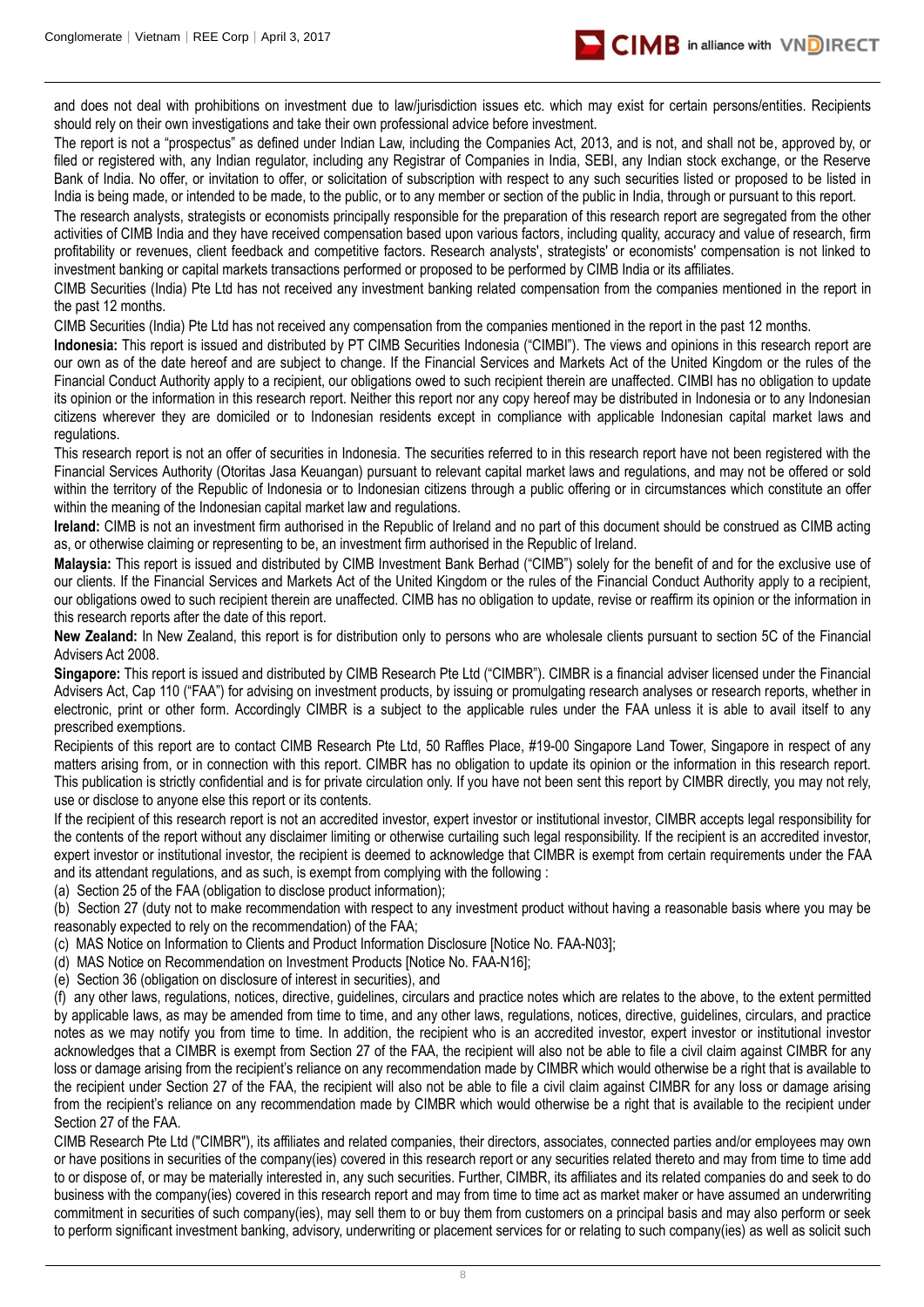

investment, advisory or other services from any entity mentioned in this report.

As of March 31, 2017, CIMBR does not have a proprietary position in the recommended securities in this report.

CIMB Research Pte Ltd does not make a market on the securities mentioned in the report.

CIMB Securities Singapore Pte Ltd does not make a market on the securities mentioned in the report.

CIMB Bank Berhad, Singapore branch does not make a market on the securities mentioned in the report.

**South Korea:** This report is issued and distributed in South Korea by CIMB Securities Limited, Korea Branch ("CIMB Korea") which is licensed as a cash equity broker, and regulated by the Financial Services Commission and Financial Supervisory Service of Korea. In South Korea, this report is for distribution only to professional investors under Article 9(5) of the Financial Investment Services and Capital Market Act of Korea ("FSCMA").

**Spain:** This document is a research report and it is addressed to institutional investors only. The research report is of a general nature and not personalised and does not constitute investment advice so, as the case may be, the recipient must seek proper advice before adopting any investment decision. This document does not constitute a public offering of securities.

CIMB is not registered with the Spanish Comision Nacional del Mercado de Valores to provide investment services.

**Sweden:** This report contains only marketing information and has not been approved by the Swedish Financial Supervisory Authority. The distribution of this report is not an offer to sell to any person in Sweden or a solicitation to any person in Sweden to buy any instruments described herein and may not be forwarded to the public in Sweden.

**Switzerland:** This report has not been prepared in accordance with the recognized self-regulatory minimal standards for research reports of banks issued by the Swiss Bankers' Association (Directives on the Independence of Financial Research).

Taiwan: This research report is not an offer or marketing of foreign securities in Taiwan. The securities as referred to in this research report have not been and will not be registered with the Financial Supervisory Commission of the Republic of China pursuant to relevant securities laws and regulations and may not be offered or sold within the Republic of China through a public offering or in circumstances which constitutes an offer or a placement within the meaning of the Securities and Exchange Law of the Republic of China that requires a registration or approval of the Financial Supervisory Commission of the Republic of China.

**Thailand:** This report is issued and distributed by CIMB Securities (Thailand) Company Limited ("CIMBS") based upon sources believed to be reliable (but their accuracy, completeness or correctness is not guaranteed). The statements or expressions of opinion herein were arrived at after due and careful consideration for use as information for investment. Such opinions are subject to change without notice and CIMBS has no obligation to update its opinion or the information in this research report.

If the Financial Services and Markets Act of the United Kingdom or the rules of the Financial Conduct Authority apply to a recipient, our obligations owed to such recipient are unaffected.

CIMB Securities (Thailand) Co., Ltd. may act or acts as Market Maker, and issuer and offerer of Derivative Warrants and Structured Note which may have the following securities as its underlying securities. Investors should carefully read and study the details of the derivative warrants in the prospectus before making investment decisions.

AAV, ADVANC, AMATA, AOT, AP, BA, BANPU, BBL, BCH, BCP, BDMS, BEAUTY, BEC, BEM, BH, BIG, BLA, BLAND, BTS, CBG, CENTEL, CHG, CK, CKP, COM7, CPALL, CPF, CPN, DELTA, DTAC, EGCO, EPG, GLOBAL, GLOW, GPSC, GUNKUL, HANA, HMPRO, ICHI, IFEC, INTUCH, IRPC, ITD, IVL, KAMART, KBANK, KCE, KKP, KTB, KTC, LH, LHBANK, LPN, MAJOR, MINT, MTLS, PLANB, PSH, PTG, PTT, PTTEP, PTTGC, QH, ROBINS, RS, S, SAMART, SAWAD, SCB, SCC, SCN, SGP, SIRI, SPALI, SPCG, SPRC, STEC, STPI, SUPER, TASCO, TCAP, THAI, THANI, THCOM, TISCO, TKN, TMB, TOP, TPIPL, TRUE, TTA, TTCL, TTW, TU, TVO, UNIQ, VGI, VIBHA, VNG, WHA.

#### **Corporate Governance Report:**

The disclosure of the survey result of the Thai Institute of Directors Association ("IOD") regarding corporate governance is made pursuant to the policy of the Office of the Securities and Exchange Commission. The survey of the IOD is based on the information of a company listed on the Stock Exchange of Thailand and the Market for Alternative Investment disclosed to the public and able to be accessed by a general public investor. The result, therefore, is from the perspective of a third party. It is not an evaluation of operation and is not based on inside information.

The survey result is as of the date appearing in the Corporate Governance Report of Thai Listed Companies. As a result, the survey result may be changed after that date. CIMBS does not confirm nor certify the accuracy of such survey result.

| Score<br><b>Range:</b> | 100<br>۵O<br>JU | 80<br><b>RC</b><br>ັບ | $\rightarrow$<br>$\rightarrow$<br>$\cdot$ | $\overline{\phantom{a}}$<br>$\sim$<br>1.81<br>טוסט<br>70 U | No<br>Result<br>$\cdots$<br>v.<br>ື |
|------------------------|-----------------|-----------------------|-------------------------------------------|------------------------------------------------------------|-------------------------------------|
| scription.<br>Desci    | xcellent        | 300d<br>Verv          | Good                                      | N/A                                                        |                                     |

**United Arab Emirates:** The distributor of this report has not been approved or licensed by the UAE Central Bank or any other relevant licensing authorities or governmental agencies in the United Arab Emirates. This report is strictly private and confidential and has not been reviewed by, deposited or registered with UAE Central Bank or any other licensing authority or governmental agencies in the United Arab Emirates. This report is being issued outside the United Arab Emirates to a limited number of institutional investors and must not be provided to any person other than the original recipient and may not be reproduced or used for any other purpose. Further, the information contained in this report is not intended to lead to the sale of investments under any subscription agreement or the conclusion of any other contract of whatsoever nature within the territory of the United Arab Emirates.

**United Kingdom:** In the United Kingdom and European Economic Area, this report is being disseminated by CIMB Securities (UK) Limited ("CIMB UK"). CIMB UK is authorized and regulated by the Financial Conduct Authority and its registered office is at 27 Knightsbridge, London, SW1X7YB. Unless specified to the contrary, this report has been issued and approved for distribution in the U.K. and the EEA by CIMB UK. Investment research issued by CIMB UK has been prepared in accordance with CIMB Group's policies for managing conflicts of interest arising as a result of publication and distribution of investment research. This report is for distribution only to, and is solely directed at, selected persons on the basis that those persons: (a) are eligible counterparties and professional clients of CIMB UK; (b) have professional experience in matters relating to investments falling within Article 19(5) of the Financial Services and Markets Act 2000 (Financial Promotion) Order 2005 (as amended, the "Order"), (c) fall within Article 49(2)(a) to (d) ("high net worth companies, unincorporated associations etc") of the Order; (d) are outside the United Kingdom subject to relevant regulation in each jurisdiction, or (e) are persons to whom an invitation or inducement to engage in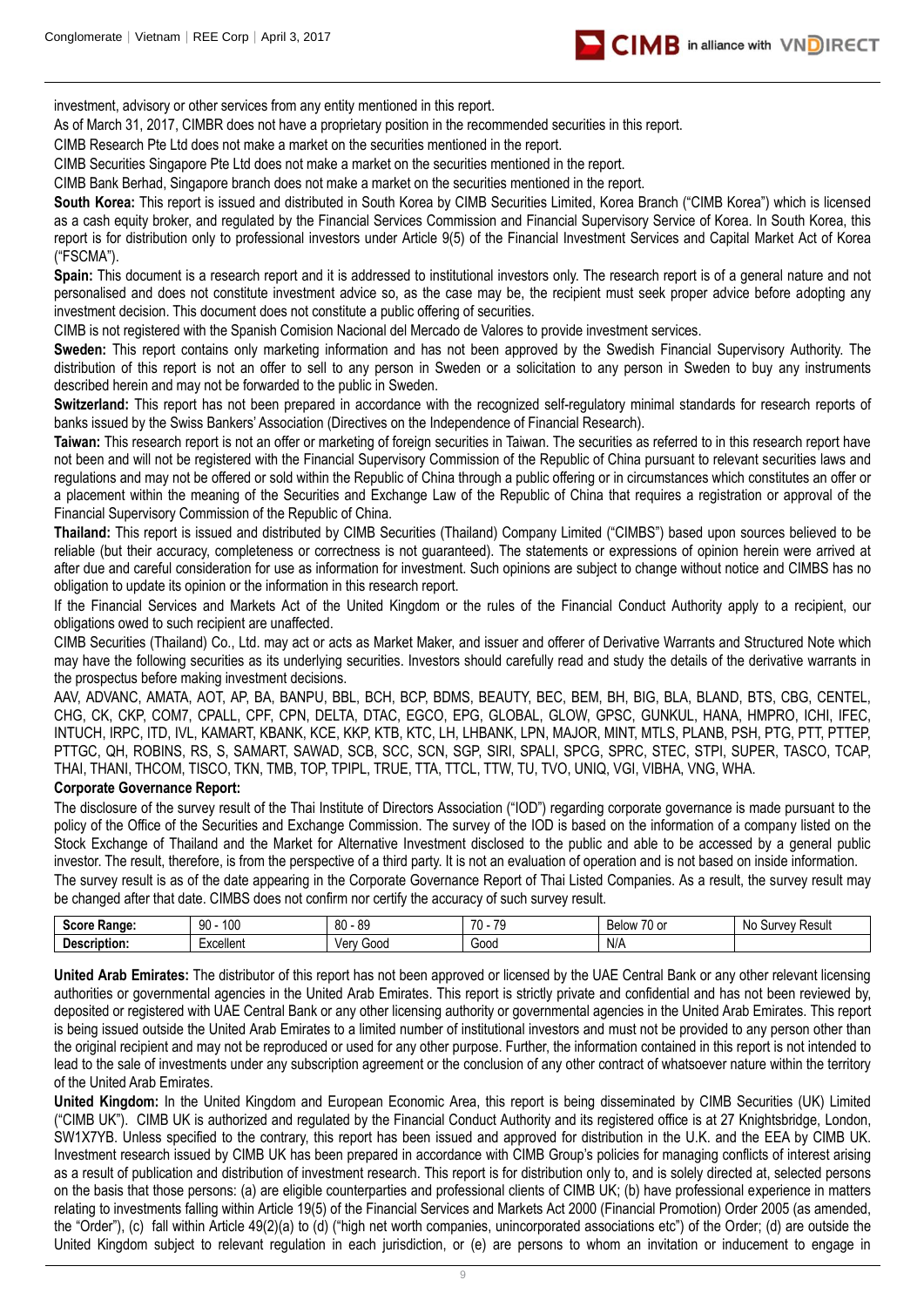

investment activity (within the meaning of section 21 of the Financial Services and Markets Act 2000) in connection with any investments to which this report relates may otherwise lawfully be communicated or caused to be communicated (all such persons together being referred to as "relevant persons"). This report is directed only at relevant persons and must not be acted on or relied on by persons who are not relevant persons. Any investment or investment activity to which this report relates is available only to relevant persons and will be engaged in only with relevant persons.

Where this report is labelled as non-independent, it does not provide an impartial or objective assessment of the subject matter and does not constitute independent "investment research" under the applicable rules of the Financial Conduct Authority in the UK. Consequently, any such non-independent report will not have been prepared in accordance with legal requirements designed to promote the independence of investment research and will not subject to any prohibition on dealing ahead of the dissemination of investment research. Any such non-independent report must be considered as a marketing communication.

**United States:** This research report is distributed in the United States of America by CIMB Securities (USA) Inc, a U.S. registered broker-dealer and a related company of CIMB Research Pte Ltd, CIMB Investment Bank Berhad, PT CIMB Securities Indonesia, CIMB Securities (Thailand) Co. Ltd, CIMB Securities Limited, CIMB Securities (India) Private Limited, and is distributed solely to persons who qualify as "U.S. Institutional Investors" as defined in Rule 15a-6 under the Securities and Exchange Act of 1934. This communication is only for Institutional Investors whose ordinary business activities involve investing in shares, bonds, and associated securities and/or derivative securities and who have professional experience in such investments. Any person who is not a U.S. Institutional Investor or Major Institutional Investor must not rely on this communication. The delivery of this research report to any person in the United States of America is not a recommendation to effect any transactions in the securities discussed herein, or an endorsement of any opinion expressed herein. CIMB Securities (USA) Inc, is a FINRA/SIPC member and takes responsibility for the content of this report. For further information or to place an order in any of the above-mentioned securities please contact a registered representative of CIMB Securities (USA) Inc.

CIMB Securities (USA) Inc does not make a market on other securities mentioned in the report.

Neither CIMB Securities (USA) Inc., nor its affiliates have managed or co-managed a public offering of any of the securities mentioned in the past 12 months.

Neither CIMB Securities (USA) Inc., nor its affiliates have received compensation for investment banking services from any of the company mentioned in the past 12 months.

Neither CIMB Securities (USA) Inc., nor its affiliates expects to receive or intends to seek compensation for investment banking services from any of the company mentioned within the next 3 months.

**Other jurisdictions:** In any other jurisdictions, except if otherwise restricted by laws or regulations, this report is only for distribution to professional, institutional or sophisticated investors as defined in the laws and regulations of such jurisdictions.

| Distribution of stock ratings and investment banking clients for quarter ended on 31 December 2016 |                         |                                |  |  |  |
|----------------------------------------------------------------------------------------------------|-------------------------|--------------------------------|--|--|--|
| 1626 companies under coverage for quarter ended on 31 December 2016                                |                         |                                |  |  |  |
|                                                                                                    | Rating Distribution (%) | Investment Banking clients (%) |  |  |  |
| Add                                                                                                | 58.4%                   | 5.4%                           |  |  |  |
| Hold                                                                                               | 29.6%                   | 1.4%                           |  |  |  |
| Reduce                                                                                             | 11.6%                   | 0.4%                           |  |  |  |

**Spitzer Chart for stock being researched ( 2 year data )** 



**Corporate Governance Report of Thai Listed Companies (CGR). CG Rating by the Thai Institute of Directors Association (Thai IOD) in 2016, Anti-Corruption 2016.**

**AAV** – Very Good, n/a, **ADVANC** – Very Good, Certified, **AEONTS** – Good, n/a, **AMATA** – Excellent, Declared, **ANAN** – Very Good, Declared, **AOT** – Excellent, Declared, **AP** – Very Good, Declared, **ASK** – Very Good, Declared, **ASP** – Very Good, Certified, **BANPU** – Very Good, Certified, **BAY** – Excellent, Certified, **BBL** – Very Good, Certified, **BCH** – not available, Declared, **BCP** - Excellent, Certified, **BEM** – Very Good, n/a, **BDMS** – Very Good, n/a, **BEAUTY** – Good, Declared, **BEC** - Good, n/a, **BH** - Good, Declared, **BIGC** - Excellent, Declared, **BJC** – Good, n/a, **BLA** – Very Good, Certified, **BPP** – not available, n/a, **BTS** - Excellent, Certified, **CBG** – Good, n/a, **CCET** – not available, n/a, **CENTEL** – Very Good, Certified, **CHG** – Very Good, n/a, **CK** – Excellent, n/a, **COL** – Very Good, Declared, **CPALL** – not available, Declared, **CPF** – Excellent, Declared, **CPN** - Excellent, Certified, **DELTA** - Excellent, Declared, **DEMCO** – Excellent, Certified, **DTAC** – Excellent, Certified, **EA** – Very Good, Declared, **ECL** – Good, Certified, **EGCO** - Excellent, Certified, **EPG** – Good, n/a, **GFPT** - Excellent, Declared, **GLOBAL** – Very